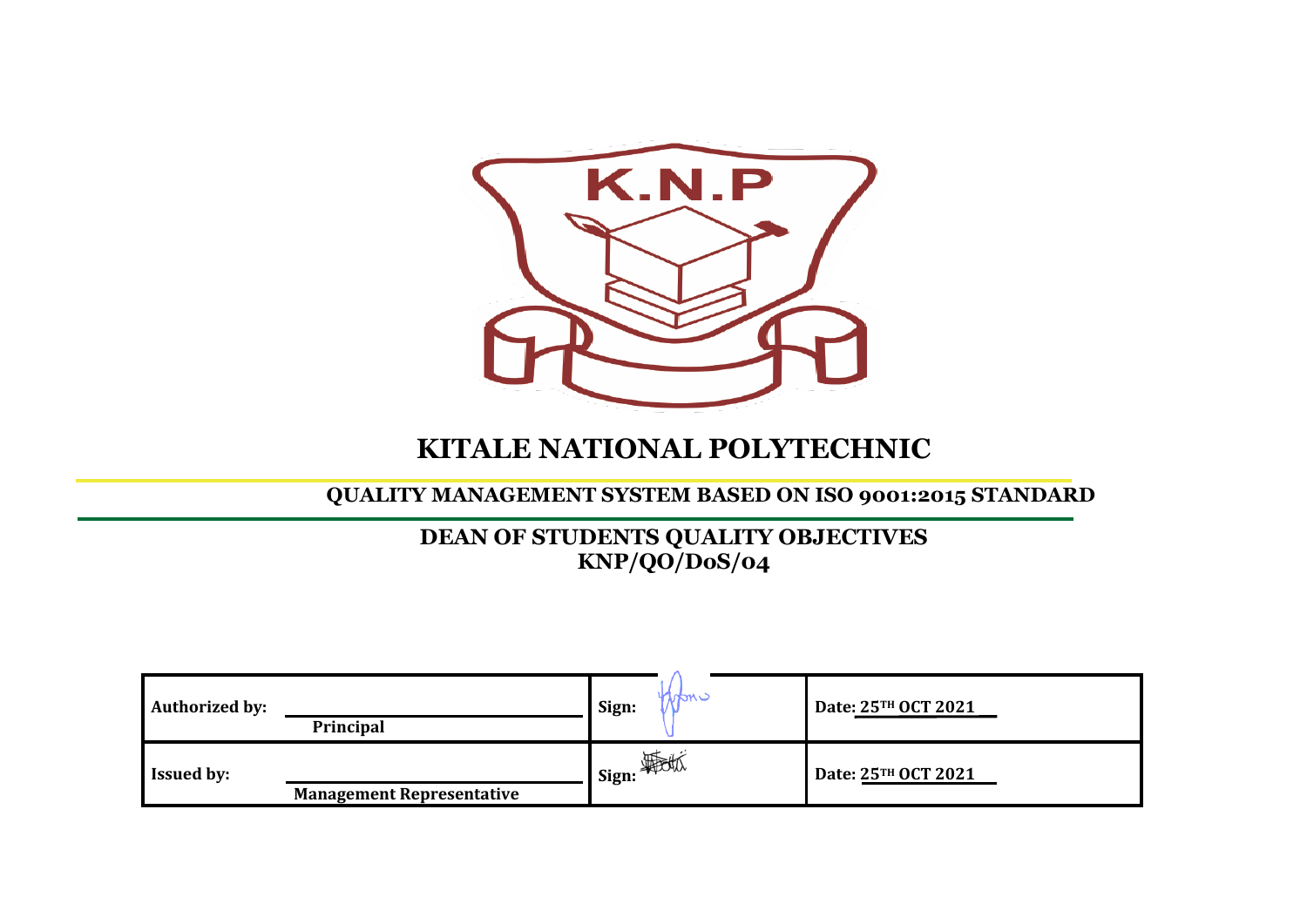## **OFFICE OF THE DEAN OF STUDENTS**

## **QUALITYOBJECTIVES FOR THE FY 2021/2022**

| SNo. | Objective                                                                                                                                    | Who will be<br>responsible?                                                                                | What will be done?                                                                                                                                                                                                                                                                                                                                                  | will<br>When<br>it<br>be<br>completed?                                                                                  | What resources<br>will be required?                                                    | How will the<br>results be                                                                                                                                                                                                |
|------|----------------------------------------------------------------------------------------------------------------------------------------------|------------------------------------------------------------------------------------------------------------|---------------------------------------------------------------------------------------------------------------------------------------------------------------------------------------------------------------------------------------------------------------------------------------------------------------------------------------------------------------------|-------------------------------------------------------------------------------------------------------------------------|----------------------------------------------------------------------------------------|---------------------------------------------------------------------------------------------------------------------------------------------------------------------------------------------------------------------------|
|      | <i>State</i><br>measurable<br>$\overline{a}$<br>objective<br>quality<br>addressing any of the<br>dimensions of quality<br>product / service  | Give the title of the person<br>to ensure that the quality<br>objective is achieved (the<br>process owner) | <i>State</i><br>be<br><i>activities</i><br>to<br>undertaken to ensure that the<br>quality objective is achieved                                                                                                                                                                                                                                                     | For every activity in column 3<br>indicate when it will be<br>completed                                                 | Indicate the resources<br>required to undertake<br>activities<br>the<br>in<br>column 3 | Indicate how results will<br>monitored<br>be<br>and<br>evaluated that you've<br>met the quality objective                                                                                                                 |
| 1.   | To increase the<br>number of ladies<br>participating in<br>games from 30% to<br>at least 40% by the<br>end of the financial<br>year Dec.2022 | <b>HOD SPORTS AND</b><br><b>RECREATION</b>                                                                 | sensitization of<br>the ladies'<br>students on<br>games & sports<br>(at the beginning<br>of the term)<br>to allocate the<br>ladies more<br>playing fields. (at<br>the begging of the<br>term)<br>To allocate<br>competent<br>coaches to ladies'<br>teams (at the<br>begging of the<br>term)<br>To award best<br>participating<br>ladies (at the end<br>of the term) | -the beginning of the<br>term.<br>The beginning of the<br>term.<br>The beginning of the<br>term.<br>The end of the term | Personnel<br>Funds<br>Games<br>facilities<br>and<br>equipment<br>Coaches<br>≻          | -Monitored<br>termly by<br>reviewing the<br>number of ladies<br>participating in<br>friendly matches<br>and<br>championship.<br>-Evaluation<br>monthly by<br>physical<br>observation and<br>review of<br>attendance sheet |